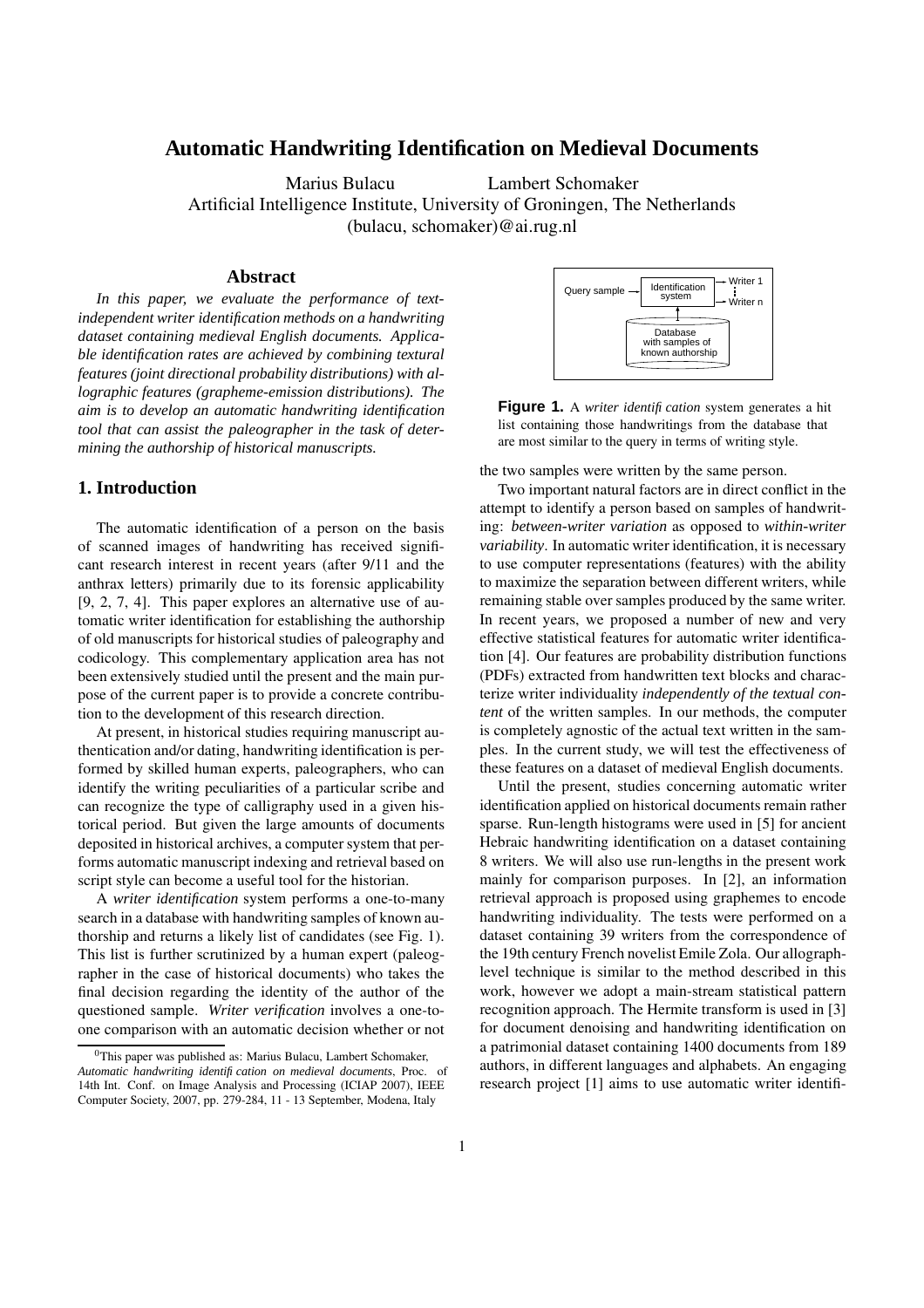|                                   | Scribe                       | No. docs |  |  |
|-----------------------------------|------------------------------|----------|--|--|
|                                   | Hengwrt-Ellesmere Scribe     |          |  |  |
| 2                                 | <b>Hammond Scribe</b>        | 15       |  |  |
| 3                                 | Slanting Hooked-G Scribe     |          |  |  |
| 4                                 | Trinity Anthologies Scribe   |          |  |  |
| 5                                 | Westminster Scribe           | 2        |  |  |
| 6                                 | Beryn Scribe                 |          |  |  |
| 7                                 | Romances Scribe: or Baggehey |          |  |  |
| 8                                 | Edmund-Fremund Scribe        |          |  |  |
| 9                                 | Selden Scribe                |          |  |  |
| 10                                | <b>Thomas Hoccleve</b>       |          |  |  |
| Total: 10 scribes / 70 documents. |                              |          |  |  |

**Table 1.** The medieval English scribes contained in the experimental dataset and the number of documents produced by each scribe

cation methods for studying the production and dissemination of handwritten texts immediately preceding and after the invention of printing in the mid-15th century. From this project originates the dataset used in the present study. Our interest for writer identification on historical documents was announced in a previous publication [8].

The future development of this area of research requires the cooperation with historians who can formulate pertinent research questions, the creation of sizeable test datasets and the development of functional systems that are able to deal with the complexity of the historical documents using a combination of automatic methods and human input.

# **2. Data**

The dataset used in our experiments contains 10 late medieval English scribes (1375-1525) [1], with a variable number of documents per individual (see Table 1). There are a total of 70 documents and the authorship for each manuscript was ascertained by professor Linne Mooney, expert codicologist-paleographer at University of York, UK.

The gray-scale images (8-bit/pixel) have been collected from a wide variety of sources and have different resolution. The documents are complex, almost always containing graphical objects besides the handwritten text (see Fig. 2). The document layout varies significantly and, frequently, the background is not uniform across the whole manuscript due to aging, stains and noise. Overall, this is a rather difficult dataset that raises significant processing problems without immediate automatic solutions. Our approach was to manually select rectangular regions of homogeneous text that are large enough to obtain reliable statistical features, but at the same time avoid all graphics and have a background sufficiently uniform such that binarization would be possible using a global threshold. Two such regions (A and B), with no overlap, were selected on every manuscript. The two regions originating from the same document have been



**Figure 2.** Example of a document from the dataset: the image shows part of a manuscript produced by the Trinity Anthologies Scribe, Cambridge - Trinity College R.3.21, folio 249 Middle English verse and prose. One of the two regions manually selected for writer identification experiments was binarized and appears highlighted.

put in different test suites (set A and set B). Results will be averaged over these two sets.

#### **3. Text-independent statistical features**

Two fundamental sources of information regarding the individuality of handwriting are exploited by our techniques functioning at two levels of analysis. First, handwriting slant, curvature and roundness, as determined by habitual pen grip, are captured by joint directional probability distributions operating at the *texture* level. Second, the personalized set of letter shapes, *allographs*, that a writer has learned to use under educational, cultural and memetic influences is captured by a grapheme-emission probability distribution operating at the character level. By combining texturelevel and allograph-level features, we achieved very high writer identification and verification performance in extensive tests carried out using large datasets (containing up to 900 subjects) of contemporary Western handwriting [4].

The purpose of this work is to test the effectiveness of our features on historical manuscripts. An overview of all features used here is given in Table 2. We have designed features *f2*, *f3* and *f4*, while features *f1*, *f5* are classically known. The most discriminative features were selected here from a large number of features tested in previous studies.

The regions manually selected are extracted from the original documents and rescaled to obtain approximately the same height (50 pixels) for the handwritten lines. This is estimated using the spread of the peaks in the horizontalprojection profile. The rescaled images are binarized using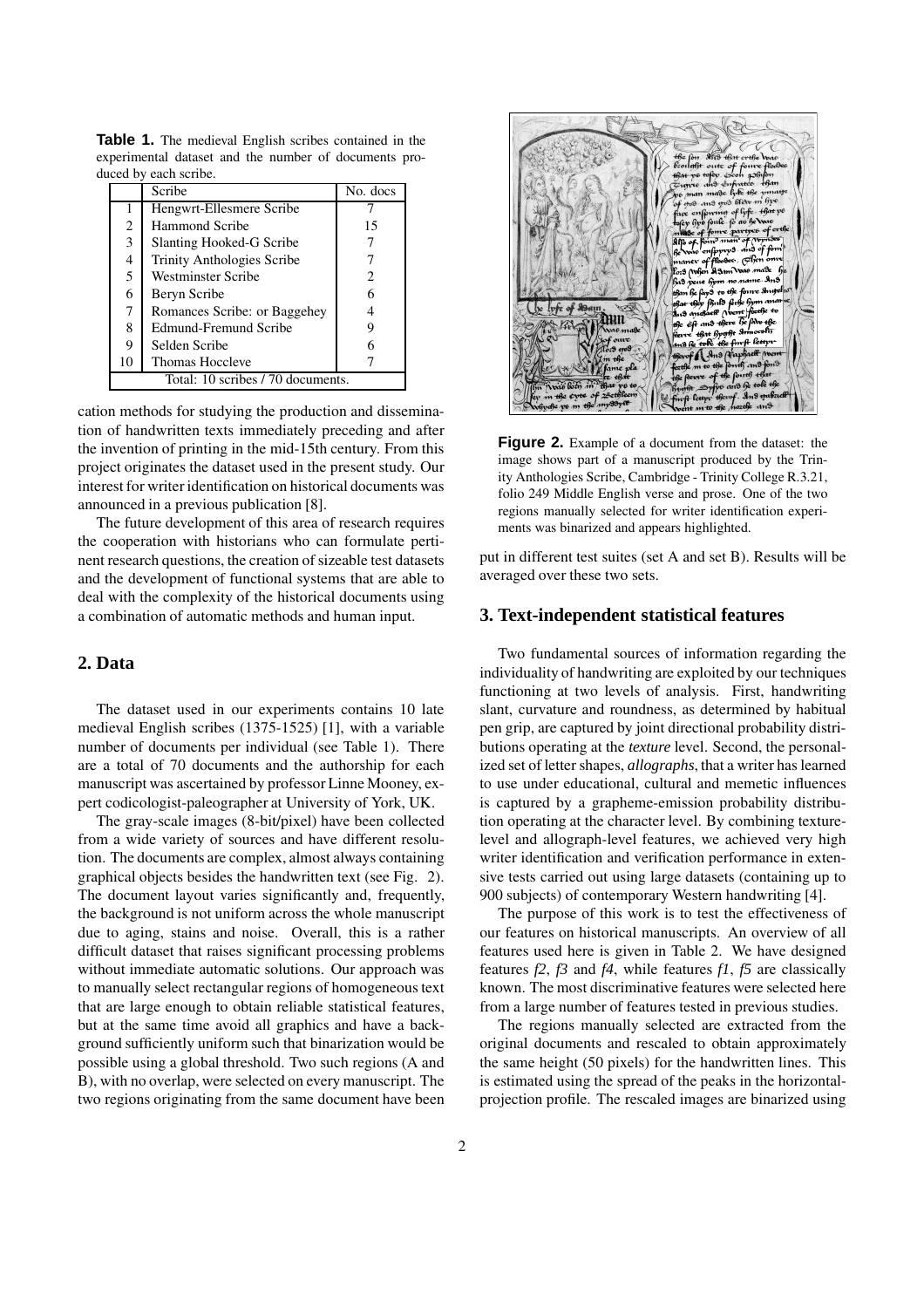**Table 2.** Overview of features and their dimensionalities.

|     | Feature                | Explanation                  | Dim |
|-----|------------------------|------------------------------|-----|
| f1  | $p(\phi)$              | Contour-direction PDF        | 12  |
| f2  | $p(\phi_1, \phi_2)$    | Contour-hinge PDF            | 300 |
|     |                        | Direction co-occurrence PDFs |     |
| f3h | $p(\phi_1, \phi_3)$ h  | - horizontal run             | 144 |
| f3v | $p(\phi_1, \phi_3)$ v  | - vertical run               | 144 |
| f4  | p(g)                   | Grapheme emission PDF        | 400 |
|     |                        | Run-length on white PDFs     |     |
| f5h | $p(rl)$ h<br>$p(rl)$ v | - horizontal run             | 50  |
| f5v |                        | - vertical run               | 50  |

Otsu's method [6] and then the binary images are further processed by extracting the connected components and their inner and outer contours (using Moore's algorithm).

#### 3.1. Texture-level features

In these features, handwriting is merely seen as an image texture described by probability distributions that capture the distinctive visual appearance of the written samples.

The most prominent visual attribute of handwriting that reveals individual writing style is slant. In fact, the whole distribution of directions in the script provides useful information for writer identification [4]. The directional PDF can be computed very fast using the contours by considering the orientation of local contour fragments determined by two contour pixels taken a certain distance apart (see Fig. 3). As the algorithm runs over the contours, the angle that the analyzing fragment makes with the horizontal is computed using eq. 1 and an angle histogram is built thereby. This histogram is then normalized to a probability distribution  $p(\phi)$ that constitutes the feature used in writer identification.

$$
\phi = \arctan(\frac{y_{k+\epsilon} - y_k}{x_{k+\epsilon} - x_k})\tag{1}
$$

In our implementation  $\epsilon = 5$ , this value was selected such that the length of the contour fragment is comparable to the thickness of the ink trace. The number of histogram bins spanning the interval  $0^{\circ}$  - 180 $^{\circ}$  was set to  $n = 12$ . These settings will be used for all the directional features.

The directional PDF  $p(\phi)$  was our starting point in designing more complex features that give a more intimate description of handwriting individuality and ultimately yield significant improvements in writer identification and verification performance. In order to capture, besides orientation, also the curvature of the ink trace, which is very discriminatory between different writers, we designed the "hinge" feature. The central idea is to consider, not one, but two contour fragments attached at a common end pixel and, subsequently, compute the joint PDF of the orientations of the two legs of the "contour-hinge" (see Fig. 3). The feature  $p(\phi_1, \phi_2)$  is therefore a bivariate PDF capturing both



**Figure 3.** Schematic description for the feature extraction methods of directional and run-length PDFs.



**Figure 4.** Surface plots of the contour-hinge PDF  $p(\phi_1, \phi_2)$  for two writers. Every writer has a different "probability landscape". One half of the 3D plot (on one side of the main diagonal) is flat because we only consider angle combinations with  $\phi_2 \geq \phi_1$ .

the orientation and the curvature of contours. Examples of  $p(\phi_1, \phi_2)$  for two writers are given in Fig. 4.

Building upon the same idea of combining oriented contour fragments, we designed another feature: the directional co-occurrence PDF. For this feature, we consider the combination of contour-angles occurring at the ends of runlengths on the background (see Fig. 3). The joint PDF  $p(\phi_1, \phi_3)$  of the two contour-angles occurring at the ends of a run-length on white captures longer range correlations between contour directions and gives a measure of the roundness of the written characters. Horizontal runs along the rows of the image generate *f3h* and vertical runs along the columns of the image generate *f3v*.

Run lengths are classically known features for writer identification [5]. They are determined on the binary image taking into consideration either the black pixels (the ink trace) or the white pixels (the background). We consider the white runs that capture the regions enclosed inside the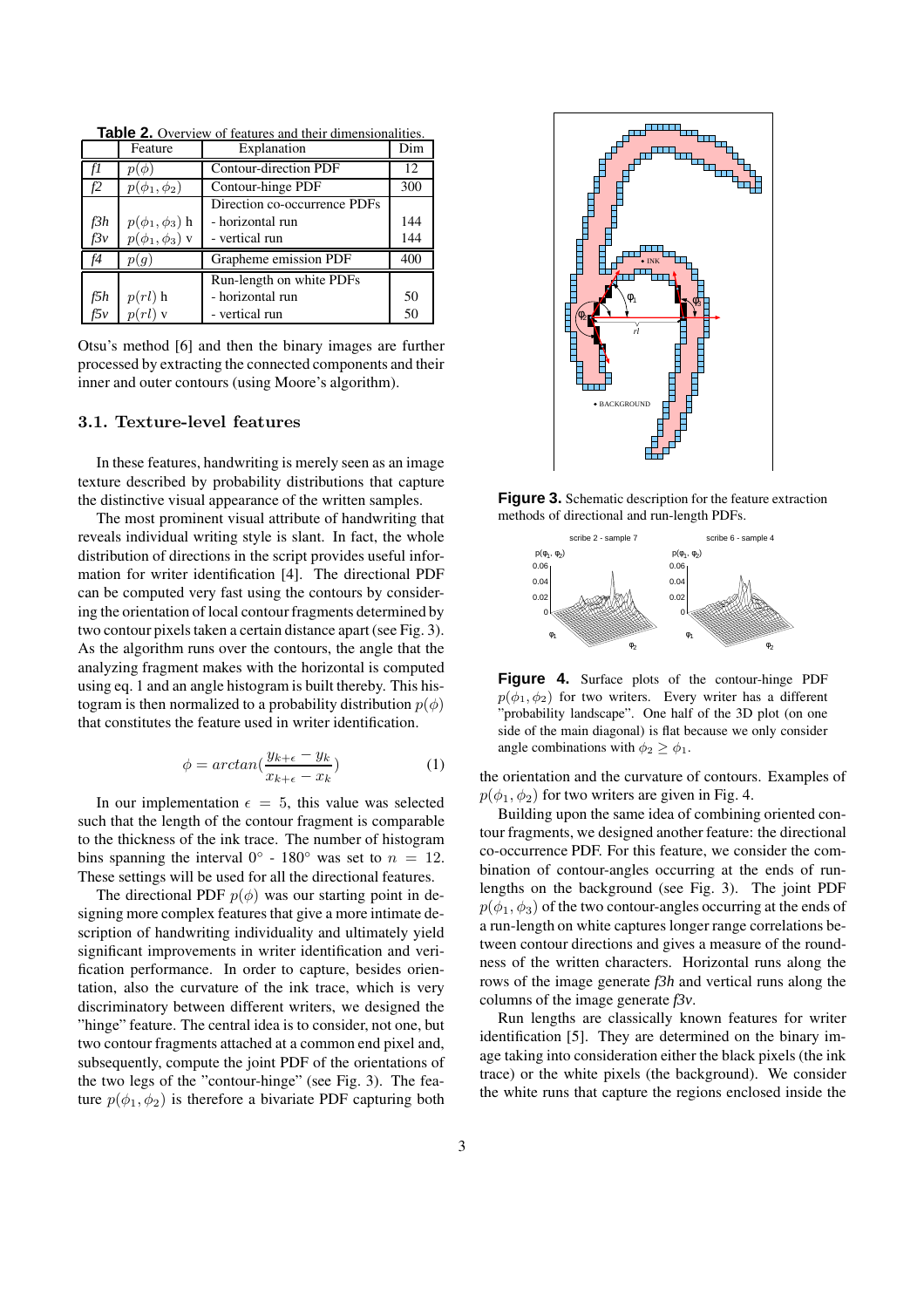letters and also the empty spaces between letters and words. There are two basic scanning methods: horizontal along the rows of the image (*f5h*) and vertical along the columns of the image (*f5v*). Similarly to the contour-based directional features presented above, the histogram of run lengths is normalized and interpreted as a PDF.

## 3.2. Allograph-level features

Our allograph-level method assumes that every writer is a stochastic generator of ink-blob shapes, or graphemes [8]. The PDF of grapheme usage in a given sample is characteristic of each writer and is computed using a common shape codebook obtained by clustering. To make this approach applicable to free-style handwriting (cursive and isolated), a segmentation method is used yielding graphemes (sub- or supra-allographic fragments) that often will not overlap a complete character. This method is similar to the approach described in [2]. Three processing stages are involved:

**1) Handwriting segmentation:** the ink is cut at the minima in the upper contour for which the distance to the lower contour is comparable to the ink-trace width (see Fig. 5). Graphemes are then extracted as connected components, followed by size normalization to 30x30 pixel bitmaps.



**Figure 5.** Handwriting segmentation at the minima in the upper contour that are proximal to the lower contour.

**2) Shape codebook generation:** a 20x20 Kohonen selforganizing map was used to cluster a set of 9k graphemes extracted from 30 samples. These samples used for training the codebook do not overlap, as image regions, with those used in writer identification tests. However, the important separation at the level of writers was not possible due to the reduced size of our experimental dataset.

The codebook graphemes (see Fig. 6) act as prototype shapes representative for the types of shapes to be expected as a result of handwriting segmentation. In [4], we show that the writer identification technique described here is robust to design choices regarding the size of the codebook and the clustering algorithm used to generate it.

**3) Grapheme-usage PDF computation:** one bin is allocated to every grapheme in the codebook and a shape occurrence histogram is computed for every handwritten sample. For every ink fraglet extracted from a sample after segmentation, the nearest codebook grapheme  $q$  is found using Euclidean distance and this occurrence is counted into the



**Figure 6.** Grapheme codebook generated using a 20x20 Kohonen self-organizing map.

corresponding histogram bin. In the end, the histogram is normalized to a PDF  $p(g)$  that acts as the writer descriptor used for identification.

The perfect segmentation of individual characters in free-style script is still unachievable and this represents a fundamental problem for handwriting recognition. Nevertheless, the ink fraglets generated by our imperfect segmentation procedure can still be effectively used for writer identification. The essential idea is that the ensemble of these simple graphemes still manages to capture the shape details of the allographs emitted by the writer.

# **4. Feature matching and feature fusion**

*Writer identification* is performed using nearestneighbor classification in a "leave-one-out" strategy: one sample is chosen as the query and all the other samples from the test set  $(70 - 1 = 69)$  are ordered with increasing distance from the query, using a selected feature. Ideally the first ranked (Top-1) sample should be one of the other samples produced by the writer of the query. If a longer hit list is considered (Top-10) the chance of finding the correct writer increases. The  $\chi^2$  distance is used for matching a query sample  $q$  and any other sample  $i$  from the test set:

$$
\chi_{qi}^{2} = \sum_{n=1}^{N \, \text{dims}} \frac{(p_{qn} - p_{in})^{2}}{p_{qn} + p_{in}} \tag{2}
$$

where  $p$  are entries in the PDF,  $n$  is the bin index and *Ndims* is the number of bins in the PDF. The  $\chi^2$  distance represents a natural choice for our PDF features.

The considered features capture different aspects of handwriting individuality and operate at different scales. Combining features yields improved performance. In our feature combination scheme, the final unique distance between any two handwritten samples is computed as the average (simple or weighted) of the distances due to the indi-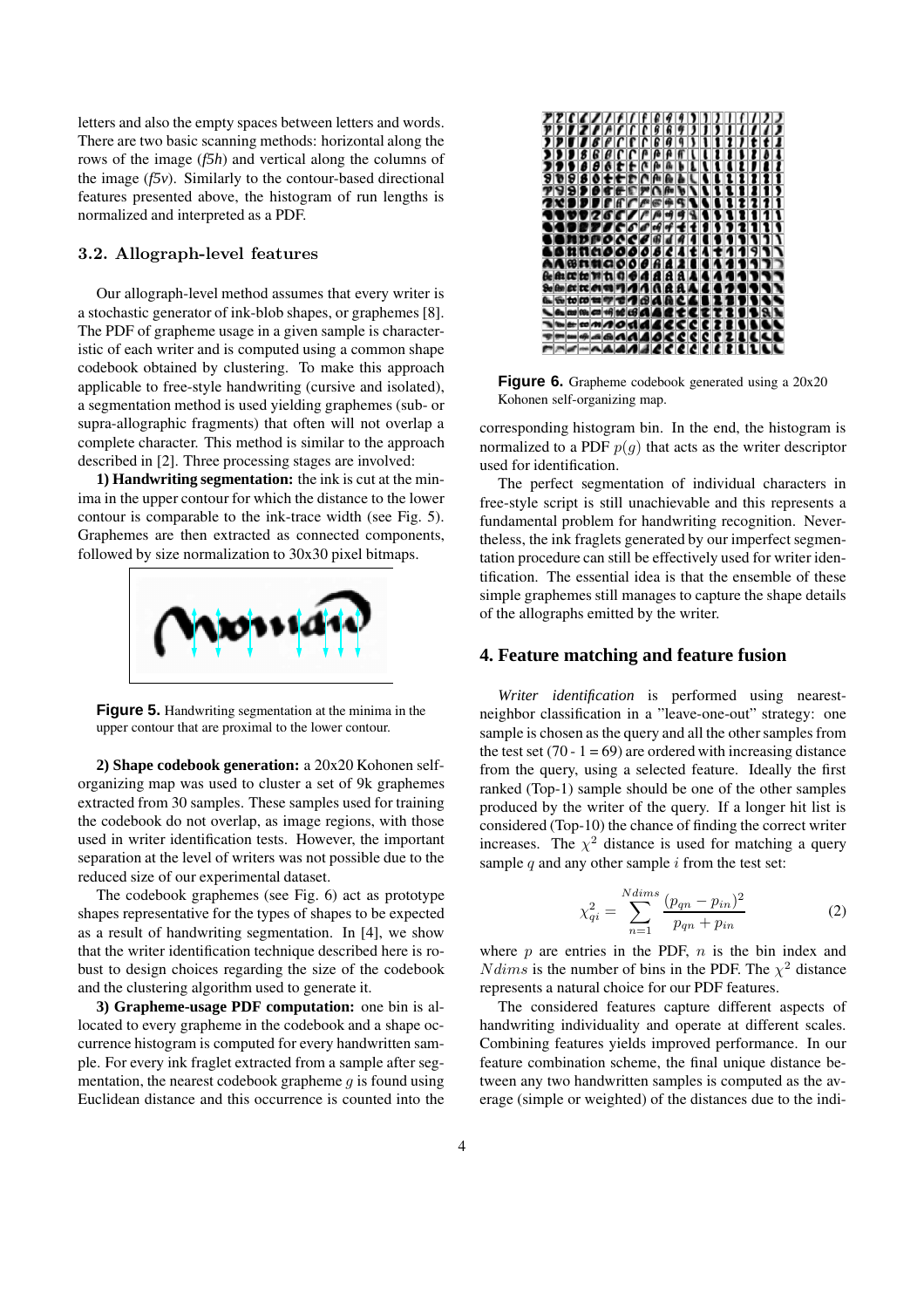

**Figure 7.** Feature fusion method: the distances due to the individual features are averaged (simple or weighted average) and the result is used in identification and verification.

vidual features participating in the combination (see Fig. 7). In feature combinations, the Hamming distance was used:

$$
H_{qi} = \sum_{n=1}^{N \, dims} |p_{qn} - p_{in}| \tag{3}
$$

## **5. Experimental results**

Table 3 gives the writer identification performance of the individual features considered in this paper. The two sets (A and B) of manually selected regions have been kept separate such that, in the tests, there is always only one sample for every document contained in the original dataset. The results were averaged in the end over the two sets. The best performing features are the contour-hinge PDF (feature *f2*: Top-1 81%, Top-10 96%) and the grapheme PDF (feature *f4*: Top-1 73%, Top-10 97%).

The angle-combination features *f2*, *f3h* and *f3v* perform better than the basic directional PDF *f1*, confirming that joint PDFs capture more individuality information from the handwriting. Despite their higher dimensionality, reliable probability estimates can be obtained from the selected regions containing a few handwritten text lines. The run length PDFs, while having the worst performance among the considered features, provide additional information that will be used in feature combinations.

The identification rates obtained by combining features are given in Table 4. Features *f3* and *f5* (first two rows of the table) merge the two orthogonal directions of scanning the input image and perform better than their single horizontal or vertical counterparts.

The features considered here can be grouped into 3 broad categories (see Table 2): contour-based directional PDFs (*f1*, *f2*, *f3*), grapheme-emission PDF (*f4*) and run-length PDFs (*f5*). The results show that improvements are obtained by combining features from different groups. As stated earlier, feature fusion is performed by distance averaging. Assigning distinct weights for each feature yielded significant performance improvements only for the combinations in-

**Table 3.** Writer identification performance of individual features on the dataset of handwritten medieval documents (10 writers with a variable number of sample per writer see Table 1). The features are explained in Table 2.

|  | $\epsilon$ radio 17. The reading are explained in Table $\epsilon$ |                                        |  |  |
|--|--------------------------------------------------------------------|----------------------------------------|--|--|
|  | Eesture                                                            | $\blacksquare$ Identification rate (%) |  |  |

|            | Feature                | Identification rate $(\%)$ |          |
|------------|------------------------|----------------------------|----------|
|            |                        | Top 1                      | Top $10$ |
|            | $p(\phi)$              | 47                         | 94       |
| f2         | $p(\phi_1, \phi_2)$    | 81                         | 96       |
| f3h        | $p(\phi_1, \phi_3)$ h. | 71                         | 93       |
| f3v        | $p(\phi_1, \phi_3)$ v. | 56                         | 94       |
| f4         | p(q)                   | 73                         | 97       |
| f5h<br>f5v | $p(rl)$ h.             | 33                         | 86       |
|            | $p(rl)$ v.             | 44                         | 92       |

**Table 4.** Writer identification performance of feature combinations on the dataset of historical documents.

| Feature              | Identification rate $(\%)$ |          |  |  |
|----------------------|----------------------------|----------|--|--|
| combination          | Top 1                      | Top $10$ |  |  |
| $f3$ : $f3h$ & $f3v$ | 75                         | 94       |  |  |
| $f5: f5h \& f5v$     | 54                         | 91       |  |  |
| fl & $f5$            | 69                         | 93       |  |  |
| f2 & f4              | 87                         | 99       |  |  |
| f3 & f4              | 83                         | 97       |  |  |
| f3 & f5              | 81                         | 96       |  |  |
| $f2 \& f4 \& f5$     | 89                         | 97       |  |  |
| f3 & f4 & f5         | 89                         | 96       |  |  |

volving *f2*, which is the strongest individual feature and requires more weight. For the other mixtures, we preferred simplicity and used plain distance averaging. The best performing feature combination fuses directional, grapheme and run-length information yielding identification rates of Top-1 89% and Top-10 97%. Fig. 8 shows a successful hit list generated by our system named GRAWIS (Groningen Automatic Writer Identification System).

It is important to observe that, if we put together the test sets A and B and then run our leave-one-out writer identification search, we obtain a near-100% Top-1 identification rate for the best-performing features and combinations. Almost always sample A will find, as its nearest-neighbor, sample B extracted from the same original document. This demonstrates the discriminatory power of our features, because samples A and B are not overlapping and have different textual content. Nevertheless, we chose to report the more conservative results in tables 3 and 4, because keeping the A and B samples separate is a more realistic situation.

The difference in performance can be attributed to a number of reasons. The historical documents can span a large time period within the life of a scribe and gradual modifications in handwriting style and changes in writing instrument lead to lower overall identification rates. This opens, in principle, the possibility of manuscript dating if labeled samples are available across the time interval of interest. The large within-writer variability of our dataset is